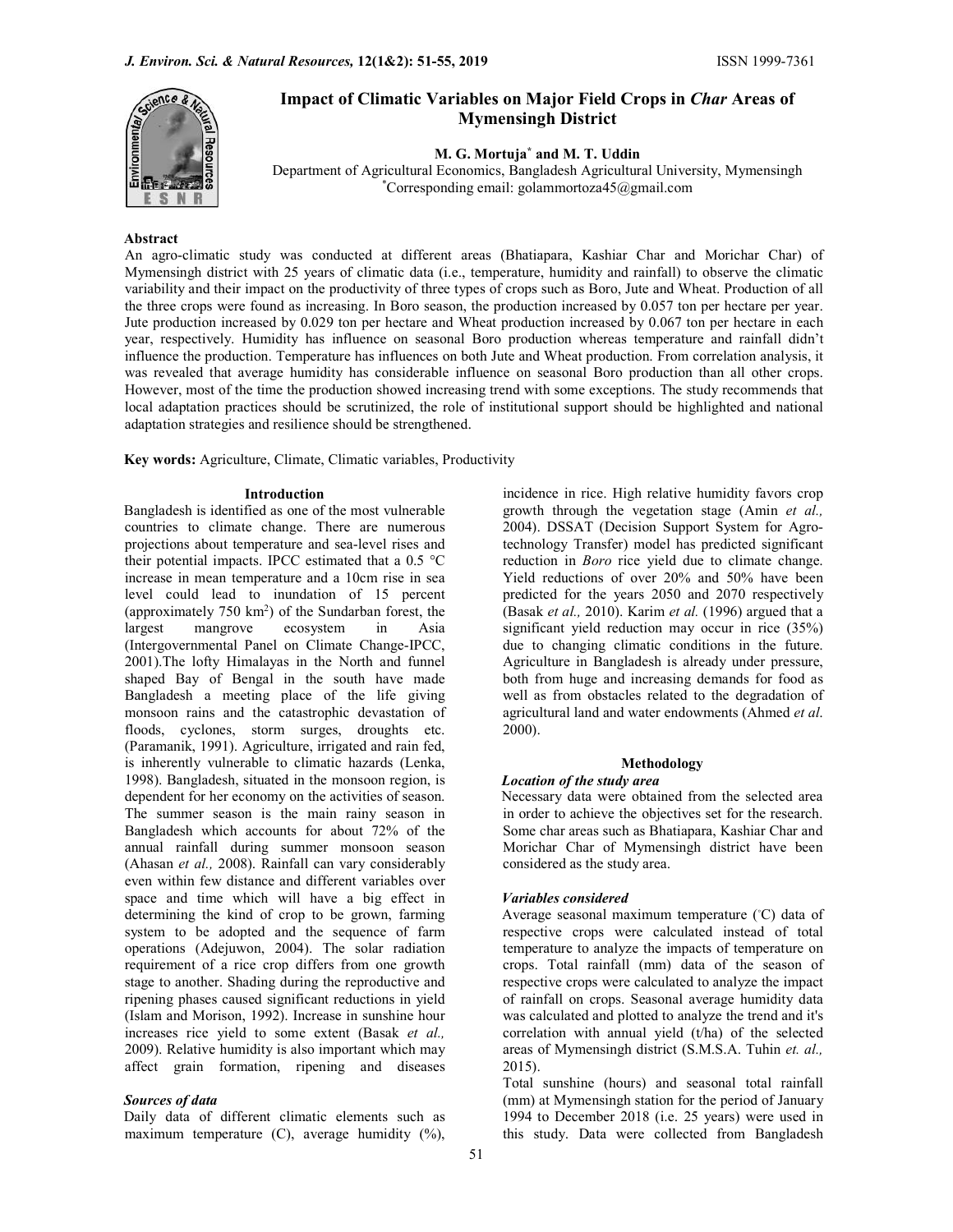Meteorological Department (BMD), Bangladesh Agricultural University (BAU) station, Khamar Bari, Mymensingh and Bangladesh Bureau of Statistics (BBS).

# Analytical techniques

Correlation, regression, trend analysis and data visualization between production data and climatic variables was carried using MATLAB. First tabulated data of yearly production and climatic variables were arranged according to corresponding year. These dataset was imported into MATLAB software as individual column vector. Then the data set is processed, the climatic variables according to crop season were separated and using proper scripts data was analyzed. For correlation coefficient, *'Pearson* Correlation Coefficient' (according to row and pairwise) was used. The linear equation  $(Y = BX+C)$ was used to analyze climatic data.

Where,

- Y = Dependent variable such as production;
- $X =$  Independent variable such as climatic variables (Temperature, Humidity and Rainfall);
- B = Coefficient; and

 $C =$  Constant.

## Anticipated impacts of climatic variables

In order to identify the anticipated impact of climatic variables influencing average crop production, the following multivariate regression with marginal effect analysis was used (Gujarati, 2003):

 $K_i = \beta_0 + \beta_1 X_1 + \beta_2 X_2 + \beta_3 X_3 + E_i$ 

Where,

 $K_i$  = Average crop production (ton/ha).  $X_1$  = Temperature (°C);  $X_2$  = Rainfall (mm);<br> $X_3$  = Humidity (%);  $=$  Humidity  $(\%);$  $\beta_0$  = Intercept;  $β<sub>1</sub>$ to  $β<sub>3</sub> =$  Regression coefficients of the independent variables; and  $E_i$  = Error term.

The marginal probabilities of the anticipated impact of climatic variables influencing average crop production were estimated based on expressions derived from the marginal effect of the regression model was as follows:

dK/dX = βi {P<sub>i</sub> (1 – P<sub>i</sub>)}

Where,

 $\beta_i$  = Estimated regression coefficient with respect to the i<sup>th</sup> factor; and

 $P_i$  = Estimated probability of average crop production.

#### Results and Discussion Production trends of Boro rice, Jute and Wheat

Production of all the three crops (Boro rice, Jute and Wheat) were found increasing without following any trend statistically rather the productions were fluctuated. The production of Boro rice was highest in year 2007 of about 4.216 ton per hectare whereas highest production jute was recorded in 1999 and 2002 about 8.8 ton per hectare. In case of Wheat it was 3.2 ton per hectare in 2015, 2016 and 2018 among 25 years from 1994 to 2018.





# Sasonal productivity of Boro Rice and climatic variables

Rainfall not only fluctuates over the years but also fluctuate over the months with less degree of predictability. However, it is in increasing trend for summer season, but in decreasing trend for winter.







Fig. 3. Boro rice production with humidity

Fig. 2 showed the seasonal rainfall followed a positive trend in last 25 years. The coefficient of determination of the yearly seasonal average rainfall was 0.778. Year 2014 and 2018 has a sudden higher amount of rainfall than all the other years. According to Fig. 3 trend analysis showed that the average humidity was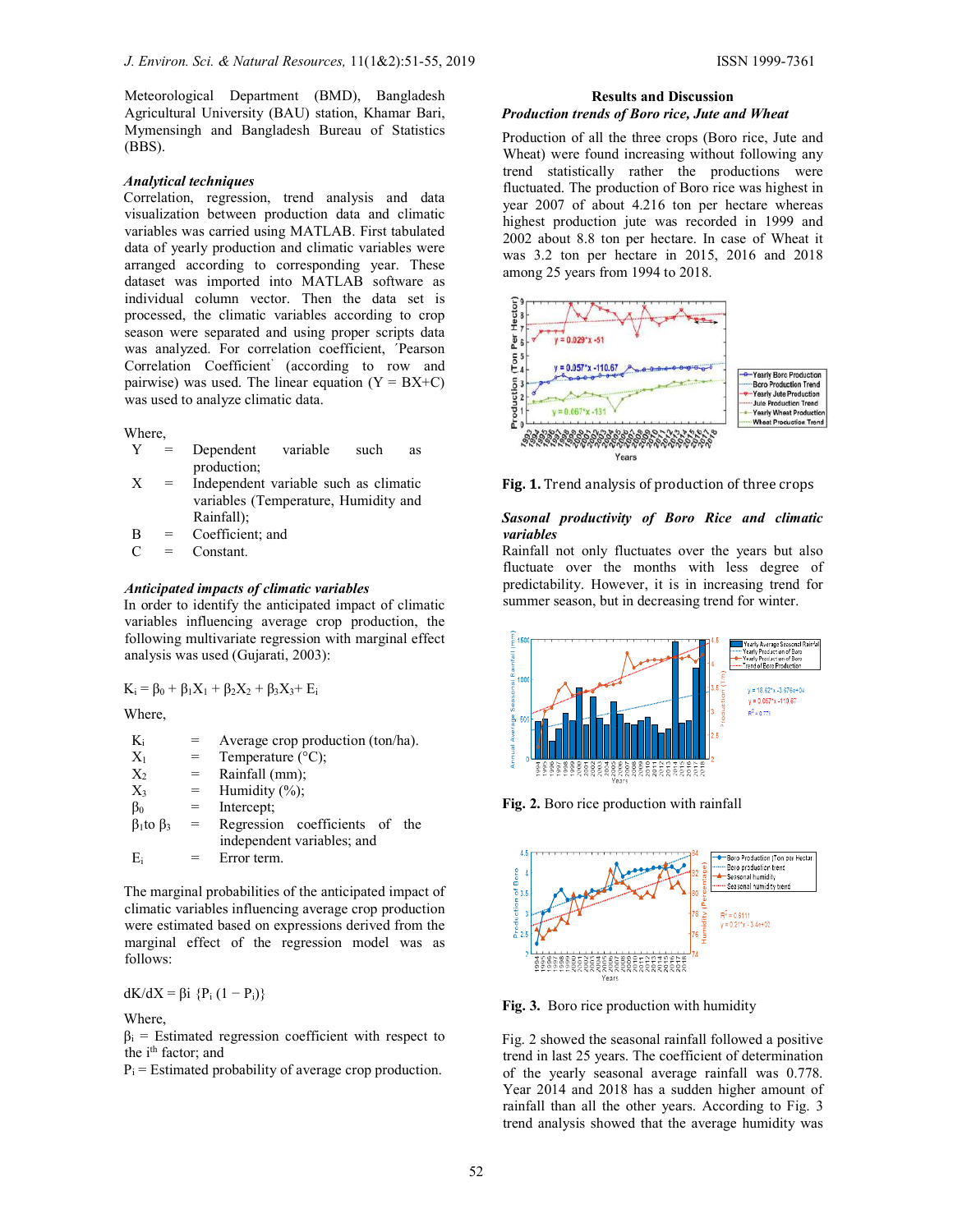increasing 21% per year. Amin et al. (2004) Relative humidity may affect grain formation after milk stage, ripening and diseases in rice. High relative humidity favors crop growth through the vegetation stage.

Seasonal productivity of Jute and climatic variables The average maximum temperature in jute season has a positive trend with very low value of correlation coefficient and co efficient of determination which means the changes of the maximum average temperature couldn't be predicted. The production of jute has a slightly higher slope than average maximum temperature.



Fig. 4. Jute production with temperature



Fig. 5. Jute production with humidity

Islam *et al.* (1999) found that  $1^{\circ}$ C increase in maximum temperature at vegetative, reproductive and ripening stages there was a decrease in Aman rice production by 2.94, 53.06 and 17.28 tons, respectively. In fig. 5, Humidity has significant effect on some crops and an important determinant of crop productivity. Average humidity in the jute production season followed a moderate decreasing pattern whereas the production of jute had an increasing pattern of change. The seasonal average humidity was decreasing at a rate of 0.021% per year in jute production season. During grain formation, low humidity may cause grain to shrink, but high humidity favors disease, particularly in rainfed rice (Amin et al. 2004).

### Relationship of production of crops with climatic variables

There was no relationship between average humidity and seasonal production of jute. Fig. 6 showed the

value of  $\mathbb{R}^2$  was nearly zero that implies production can't be predicted by average humidity or there's no influence of average humidity in jute production.



Fig. 6. Humidity and production of jute



Fig. 7. Temperature and wheat production

Ferdous (2011) Relative humidity may affect grain formation after milk stage, ripening and diseases incidence in rice. High relative humidity favors crop growth through the vegetation stage. During grain formation, low humidity may cause grain to shrink, but high humidity favors disease, particularly in rainfed rice (Amin et al. 2004). In fig. 7, the very low value of coefficient of determination implies that there was not influence of maximum temperature on wheat production. Rosenzweig and Hillel (1995) reported that high temperature is a constraint to yield production and cause a significant yield reduction over Bangladesh. When temperatures exceed the optimal for biological processes, crops often respond negatively with a steep decline in net growth and yield.

All of three crops had increasing production trend from 1994 to 2018 in Mymensingh district. Seasonal productivity of Boro showed an increasing trend in Mymensingh district. Temperature, humidity and rainfall showed an increasing trend in this season. Seasonal productivity of Jute also showed an increasing trend. Rainfall and temperature for this season followed increasing trend. Only seasonal humidity showed a decreasing trend in this season. In season of wheat production, all the climatic variables along with the wheat production itself showed increasing pattern.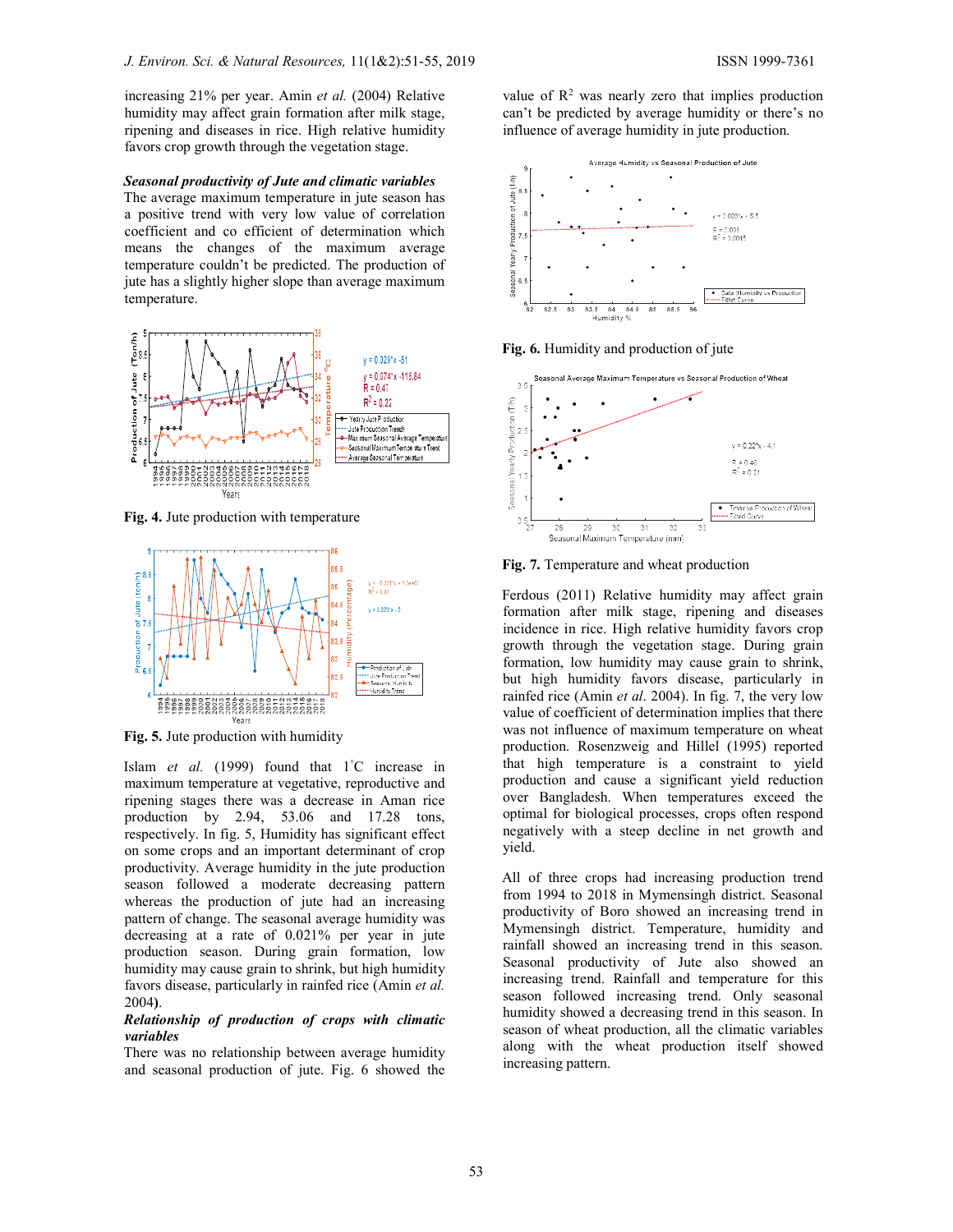| Crop Name | Data compared                         | Correlation co efficient<br>Significance |                 |
|-----------|---------------------------------------|------------------------------------------|-----------------|
|           | $P_{\text{Boro}}$ vs $T_{\text{max}}$ | 0.1054                                   | Not significant |
| Boro      | $P_{\text{Boro}}$ vs $H_{\text{avg}}$ | 0.7292                                   | 0.01            |
|           | $P_{\text{Boro}}$ vs $R_{\text{mm}}$  | 0.2607                                   | Not significant |
| Jute      | $P_{\text{Jute}}$ VS $T_{\text{max}}$ | 0.0032                                   | 0.01            |
|           | $P_{\text{Jute}}$ VS $H_{\text{avg}}$ | 0.0382                                   | Not significant |
|           | $P_{\text{Jute}}$ vs $R_{\text{mm}}$  | $-0.0332$                                | Not significant |
|           | $P_{Wheat}$ vs $T_{max}$              | 0.4591                                   | 0.05            |
| Wheat     | $P_{Wheat}$ VS $H_{avg}$              | 0.2264                                   | Not significant |
|           | $P_{Wheat}$ vs $R_{mm}$               | 0.2967                                   | Not significant |

Table 1. Correlation statistics between crop productions and climatic variables

Table1 shows correlation statistics between crop productions and climatic variables. Weak positive correlation was observed between crop production and climatic variables with a statistical non-significance in most cases.

|  | Table 2. Estimates of coefficients and marginal effects |  |
|--|---------------------------------------------------------|--|
|  |                                                         |  |

| Variables           | Coefficient<br>(ß) | <b>Standard Error</b> | $\mathbf{r}$ | P >  t | 95% confidence<br>interval |       | dK/dX |
|---------------------|--------------------|-----------------------|--------------|--------|----------------------------|-------|-------|
| Constant            | $-6.614$           | 4.232                 | 0.61         | 0.551  | $-0.164$                   | 0.300 |       |
| Temperature $(X_1)$ | 0.067              | 0.111                 | 0.57         | 0.576  | $-0.000$                   | 0.000 | 0.067 |
| Rainfall $(X_2)$    | $0.000**$          | 0.000                 | 2.22         | 0.037  | 0.006                      | 0.197 | 0.000 |
| Humidity $(X_3)$    | 0.102              | 0.045                 | $-1.56$      | 0.133  | $-15.417$                  | 2.187 | 0.102 |

Note: \*\* indicates significant at 5% probability level.

From the above table,

if temperature is increased by 1°C, the probability of increasing crop production will be increased by 0.067 times. Hatfield and Prueger (2015) underline that a rise of 1°C to 4°C above the optimal temperature of certain plants has the potential to decrease the productivity between 2.5% and 10%.If rainfall is increased by 1 mm, the probability of increasing crop production will be increased by 0.000 times (significant at 5% probability level).Rainfall regime is the most important climatic factor influencing crop cultivation activities particularly in tropical regions of Nigeria (Ayanlade et al. 2010). If humidity is increased by 1%, the probability of increasing crop production will be increased by 0.102 times. Amin et al. (2004) Relative humidity may affect grain formation after milk stage, ripening and diseases in rice.

## Conclusion

The study concludes that climatic information should be used for all aspects of crop production. The change of climatic variables could affect the productivity of crop. The productivity of crop increased in most of the areas but seasonal variability of climatic parameters could vary by the types of crops. Diversifying and generating off-farm employment opportunities in rural Bangladesh may also be crucial measures for the sustenance of rural masses. The present study was mainly focused on climatic variables impacts on seasonal productivity. Future studies may consider analyzing the climatic variables on other agricultural sectors, e.g. fisheries and livestock to assess the economic benefits or losses. We also suggest more research efforts in future for in-depth analyses of the economic impacts of climate change on farm income at the rural household level using a more holistic approach. The study encountered a number of limitations that could be taken into account in any relevant future investigation. In order to reach a final conclusion on the effects of climatic variable on field crops, more investigation over a longer study period at different locations across Bangladesh should be undertaken.

# References

- Adejuwon, S. A. 2004. Impact of climate variability and climate change on crop yield in Nigeria: A paper presented at the stakeholders workshop on assessment of impact and adaptation to climate change (AIAGG), pp. 2-8.
- Ahasan, M. N., Chowdhury, M. A., and Quadir, D. A. 2008. Few aspects of the flood disaster caused by heavy rainfall over Bangladesh. Proceedings of south Asian association for regional cooperation (SAARC) seminar on application of weather and climate forecasts in the socio-economic development and disaster mitigation. 05-07 August Dhaka, Bangladesh. pp. 79-94.
- Ahmed, A., and Ryosuke, S. 2000. Climate change and agricultural food Production of Bangladesh: An impact assessment using GIS- Based biophysical crop simulation model. Center for spatial information science, University of Tokyo, 4-6 Komaba, Japan.
- Amin, M. G. M., Ali, M. H. and Islam, A. K. M. R. 2004. Agro-climatic analysis for crop